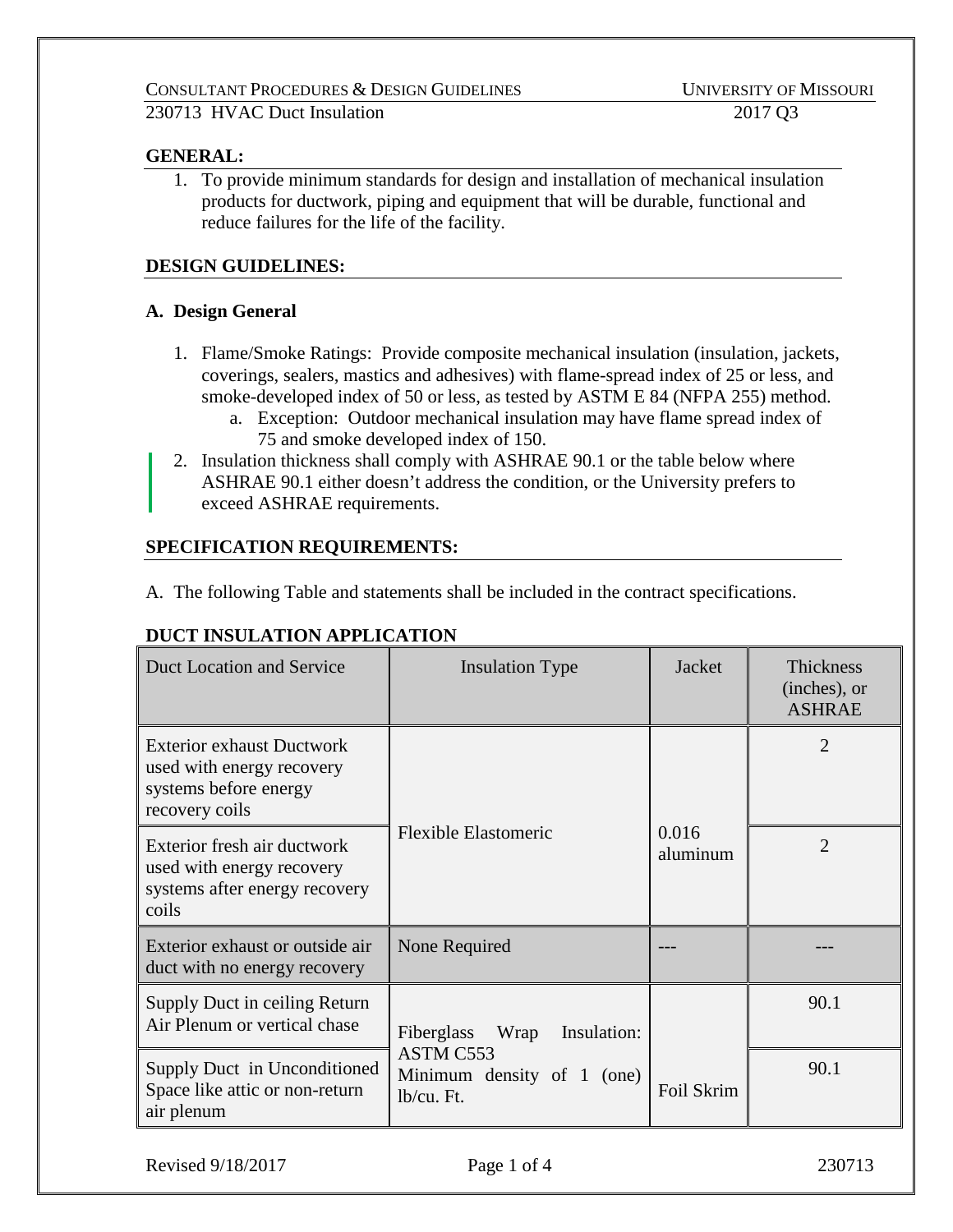CONSULTANT PROCEDURES & DESIGN GUIDELINES UNIVERSITY OF MISSOURI 230713 HVAC Duct Insulation 2017 Q3

| Duct Location and Service                                                                                                                                           | <b>Insulation Type</b>                                  | Jacket                                                    | Thickness<br>(inches), or<br><b>ASHRAE</b> |
|---------------------------------------------------------------------------------------------------------------------------------------------------------------------|---------------------------------------------------------|-----------------------------------------------------------|--------------------------------------------|
| Return Duct in Unconditioned<br>Space                                                                                                                               |                                                         | Kraft                                                     |                                            |
| Return Duct in Return Air<br>Plenum                                                                                                                                 | None Required                                           |                                                           |                                            |
| Ductwork Exposed in space to<br>be painted                                                                                                                          | Rigid Fiberglass ASTM C 612,<br>Class $1, 3$ pcf        | All<br>service<br>Jacket.<br>See note<br>$\overline{2}$ . | 90.1                                       |
| Ductwork Exposed in space                                                                                                                                           | Lined Ductwork or Double wall<br><b>Spiral Required</b> | ---                                                       |                                            |
| All rectangular Ductwork in<br><b>Mechanical Rooms. This</b><br>includes supply air, outside air,<br>return air and duct associated<br>with energy recovery systems | Rigid Fiberglass ASTM C 612,<br>Class 1, 3 PCF          | Foil Skrim<br>Kraft                                       | $\overline{2}$                             |
| All round Ductwork in<br><b>Mechanical Rooms. This</b><br>includes supply air, outside air,<br>return air and duct associated<br>with energy recovery systems       | Semi-Rigid Fiberglass ASTM C<br>612, Class 1, 3PCF      | Foil Skrim<br>Kraft                                       | $\overline{2}$                             |

- 1. Duct liner is not allowed unless approved by the project manager. Duct liner is typically required only when acoustically sensitive spaces are considered and duct silencers (air velocity reduction, etc.) aren't sufficient to achieve these goals. Transfer ducts with boots are allowed to use duct liner to reduce noise transmission.
- 2. Install insulation products in accordance with manufacturer's written instructions, and in accordance with recognized industry practices to ensure that insulation serves its intended purpose.
- 3. Install insulation materials with smooth and even surfaces and on clean and dry surfaces. Redo poorly fitted joints. Do not use mastic or joint sealer as filler for gapped joints and excessive voids resulting from poor workmanship.
- 4. Take adequate pre-cautions to assure that the duct insulation does not get wet if installed before the building is enclosed.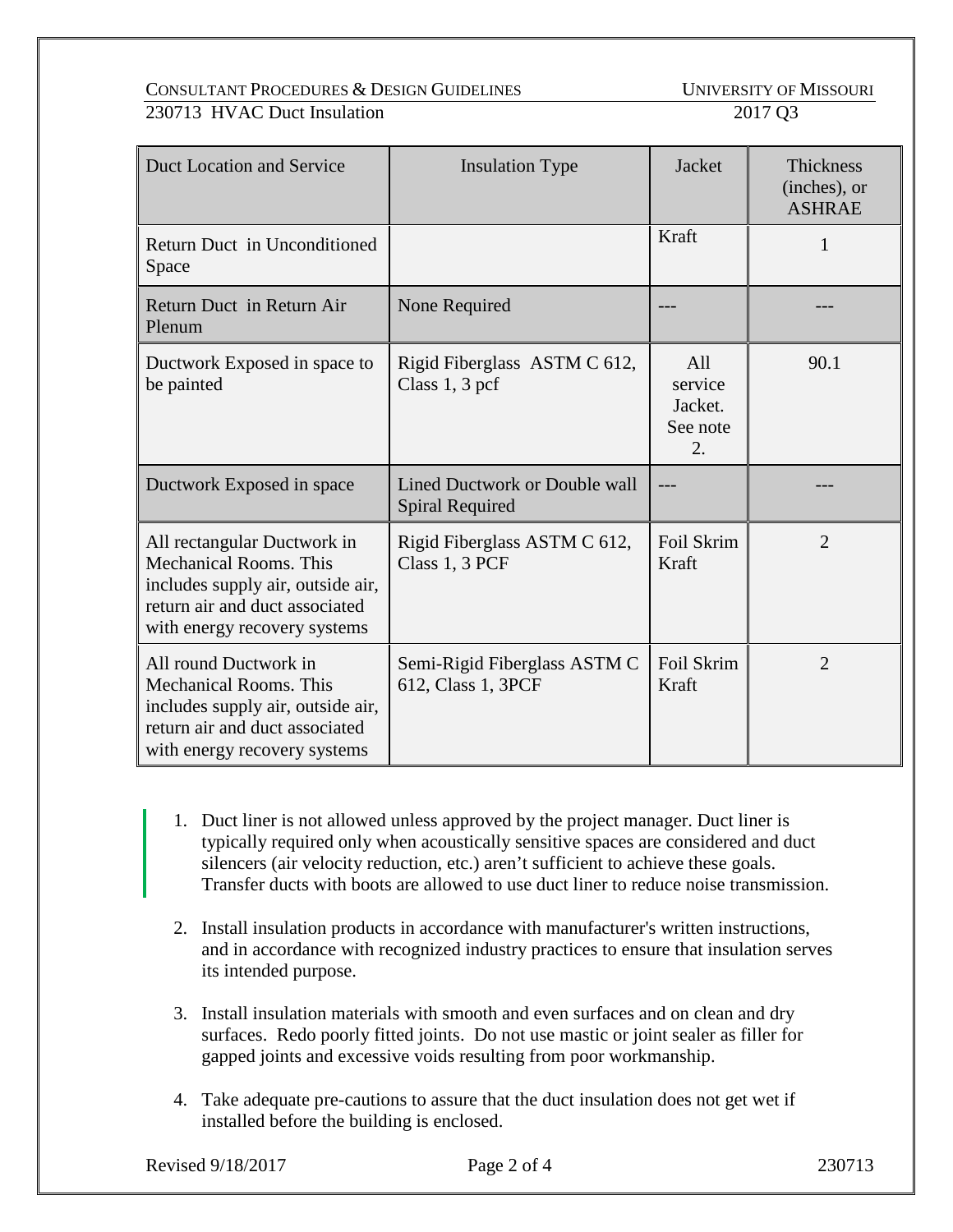# CONSULTANT PROCEDURES & DESIGN GUIDELINES UNIVERSITY OF MISSOURI 230713 HVAC Duct Insulation 2017 Q3

- 5. Provide All Service Jacket on duct insulation to be painted.
- 6. Re-insulate any duct in mechanical room where insulation was removed to attach new duct.
- 7. Duct wrap on horizontal ducts shall be pinned on the bottom and sides of the duct at 18" intervals to prevent sagging.
- 8. Duct wrap shall be pinned on vertical ducts to prevent the insulation from sagging.
- 9. Do not insulate until duct leakage test is complete and acceptable.
- 10. At connections to equipment such as VAV boxes, all collars, reheat coils, coil return bends shall be insulated as the adjacent duct. All components in contact with 55F supply air shall be insulated and a vapor barrier installed.
- 11. Provide neatly beveled edge at interruptions of insulation. Coat bare edges of insulation with mastic or sealant to prevent delamination.
- 12. Do not stretch duct wrap insulation around ductwork.
- 13. Maintain integrity of vapor-barrier on ductwork insulation, and protect it to prevent puncture and other damage.
- 14. Extend ductwork insulation without interruption through walls, floors and ceilings, except where fire dampers are installed in fire rated partitions.
- 15. Insulation thickness may be reduced on a one-to-one basis where internal insulation or sound absorbing linings have been installed and the table calls for insulating wrap. Where the table calls for rigid duct insulation the rigid insulation may be reduced by  $\frac{1}{2}$ " for every 1" of liner.
- 16. Install corner angles on external corners of insulation on ductwork in exposed mechanical or finished spaces before covering with jacketing.
- 17. All exterior exposed ductwork shall have an aluminum jacket installed to protect the insulation. The jacket shall be weather-resistant, water-proof, smooth surfaced aluminum, sloped to aid in drainage of rain water. Jacket shall fit neatly over round duct and fittings. Seams shall overlap so they do not catch water. Secure jackets with aluminum sheet metal screws. Seal all joints and seams on the top and sides but leave the bottom unsealed.
- 18. Contractor shall be responsible for re-insulating existing equipment, duct work and piping where insulation has been removed for new piping connections, duct connections or where asbestos insulation has been abated.